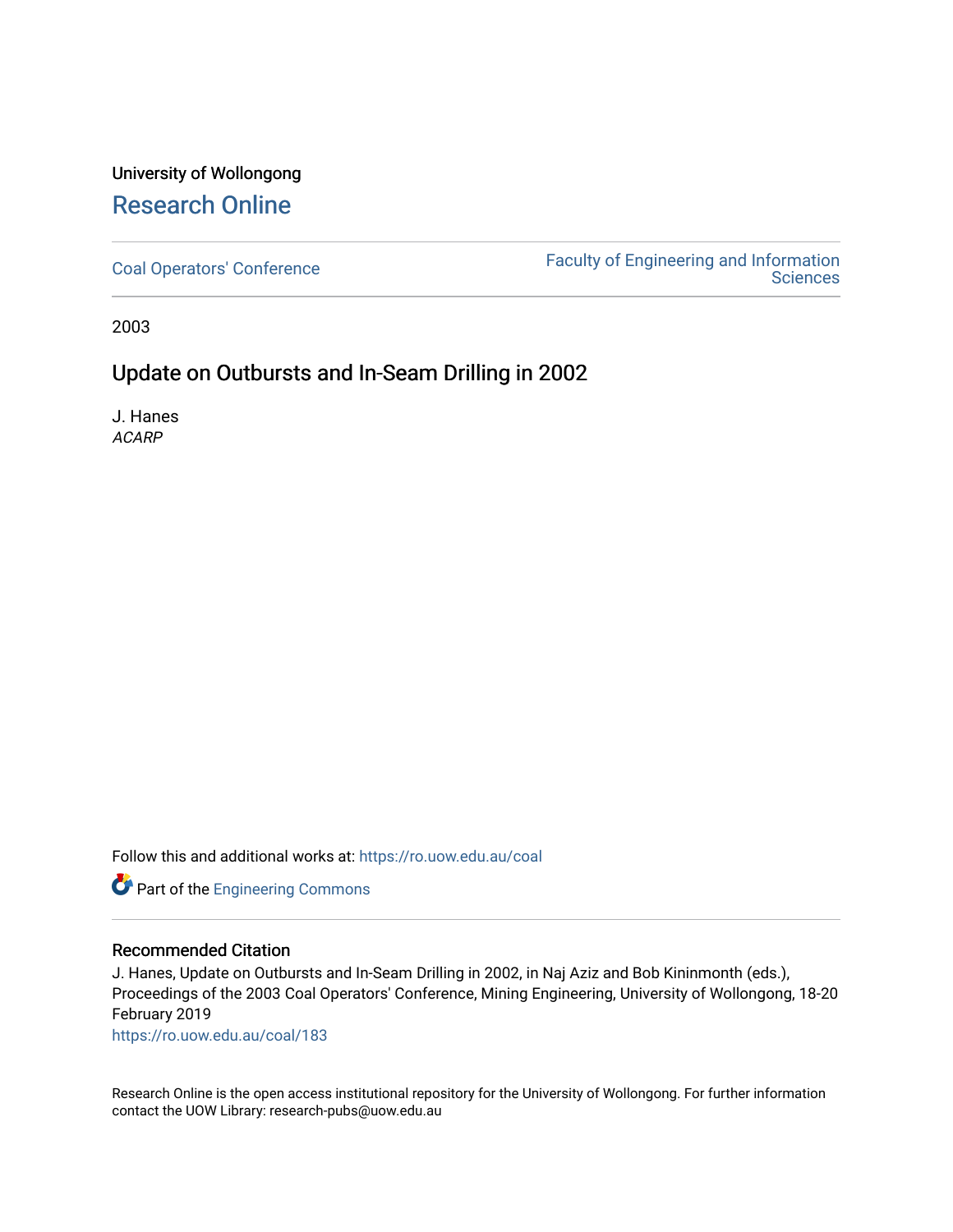# **UPDATE ON OUTBURSTS AND IN-SEAM DRILLING IN 2002**

### **John Hanes 1**

*ABSTRACT:* There have been some developments in understanding the outburst mechanism and improving the control of in seam drilling. Experience with techniques for draining from the surface has shown promise. There is a need for operators to provide facilities for more research so that the outburst phenomenon can bet better understood

#### **INTRODUCTION**

During 2002, there has been:

- Improved understanding of outburst mechanisms,
- Improved understanding of why the coal in some areas will not drain,
- A contribution of the usual hard-grind in-seam drilling for drainage and exploration,
- Some minor improvements in in-seam drilling technology from underground, but
- An increased effort in surface to in-seam drilling.

The information herein has been extracted, in some cases verbatim, from the notes of various workshops and seminars including the Coal 2002 pre-symposium Gas Workshop, Outburst Seminars and ACARP In-seam Drilling and Gas Workshops. Authors of papers are quoted, but the comments of many colleagues have been used with gratitude, but without specific reference.

#### **MODELING**

The aim of the ACARP funded research application of mathematical modeling by CSIRO (Choi, 2002 and Wold, 2002) is to try to get a better understanding of the mechanisms of outbursts using a simple mechanistic approach. In an outburst, as with pricking an inflated balloon, failure at the weak spot removes the energy barrier and allows the gas to expand, causing further failure of the membrane until the system reaches a new equilibrium (or stable) state. CSIRO have developed and used a coupled geomechanical-reservoir model to simulate outbursts. The model has shown that the coal deforms at a high strain rate after outburst initiation and as the coal continues to expand and disintegrate into smaller fragments, new surfaces are formed. Gas pressure around the new surfaces and in the voids, which are close and connected to the new surface, drop very quickly. The model has shown that the initiation of outbursts can be controlled by a number of factors. Much of the modeling to date has been based on data from Leichhardt and early West Cliff Collieries, ie 20 year old data. As the understanding of the mechanism improves, better data will be required for modeling and the willingness of collieries to help collect data will be essential.

Slater, and Yurakov, (2002) showed how mathematical modelling of gas reservoirs can provide practical assistance to facilitate gas emission evaluation and control during gate road development.

#### **PERMEABILITY**

Gurba, 2002 showed that, in the mines sampled for her ACARP project, the main difference between coal that does not drain and coal that drains easily is the nature of infilling of micro-cleats. Impermeable coal has microcleats which are typically infilled by carbonates and permeable coal has micro-cleats which are free from infilling. There is a need to understand the post depositional fluid flow and geology and precipitation of the carbonates. This appears to be a fertile area for research in an attempt to provide the link between microscopic and macroscopic features. The ideal outcome will be to use the microscope to help understand the causes of low

 $\overline{a}$ 

<sup>1</sup> ACARP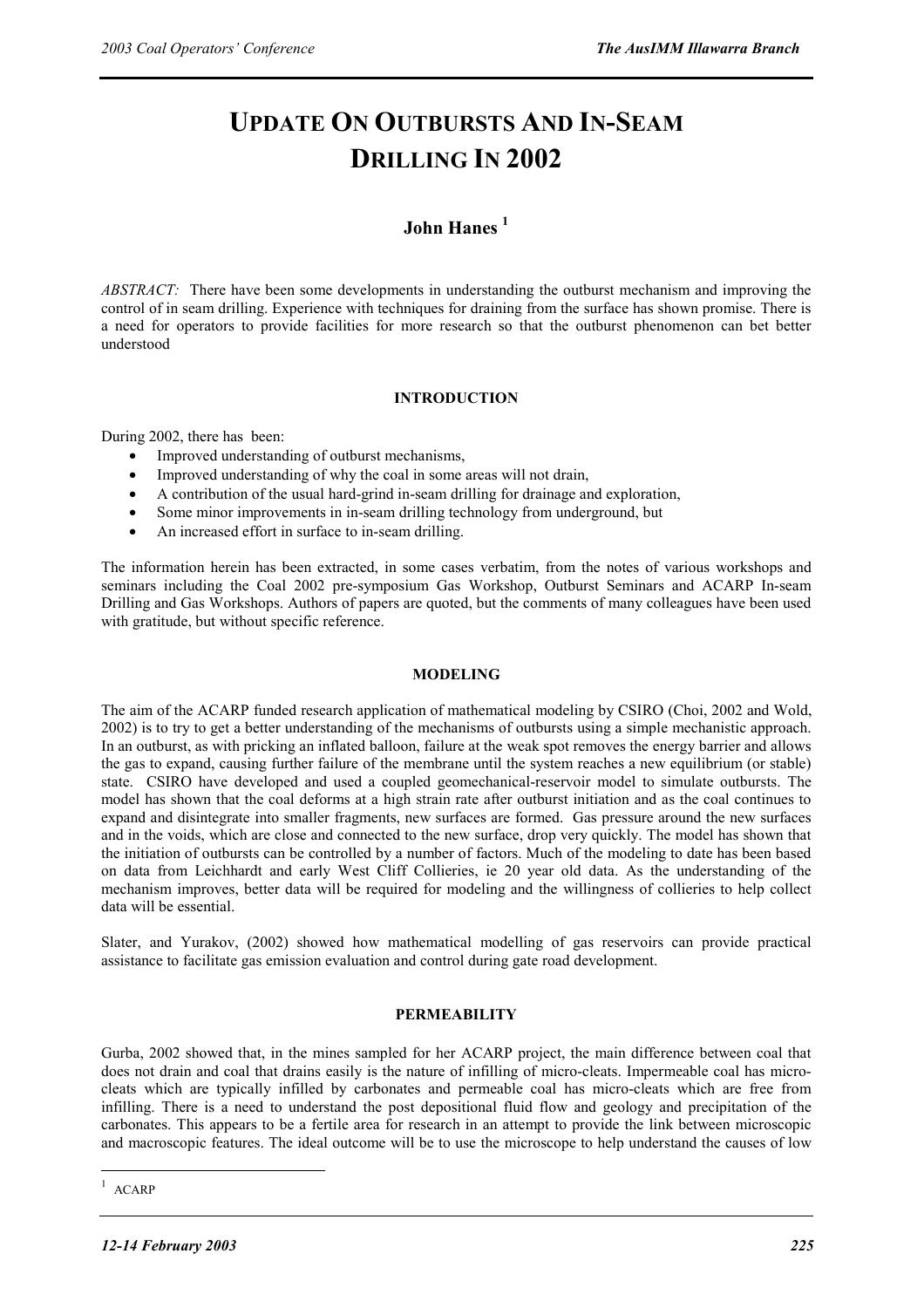permeability so the mine geologist can better map areas of varying drainage potential in the mine. Micro-markers could also be developed as a useful exploration tool.

Robertson, (2002) stated "Permeability appears to be well understood in reservoir engineering terms, but it is still poorly understood in the coal industry and it is such a critical parameter. There are not enough permeability tests done. We let permeability get lost in the empirical approach we have to gas drainage". If a reservoir simulator is used, or if it is necessary to design a gas drainage system, reliable information on permeability is required. It is then necessary to get real permeability testing including interference tests. An interference test requires at least three observation wells and a central pump well. On top of this is the cost of a pumping system and a monitoring system. Depending on depth and drilling costs, the total cost would be between \$100,000 and \$200,000. Permeability testing should be extended to the entire reservoir, including over- and under-lying seams and sandstone reservoirs, not just the working seam. In the Bulli seam, only around 10% of the gas comes from the mined seam. Stress measurement should be considered as part of a permeability test because the permeability is so closely controlled by stress. Relative permeability is very important.

The oil and gas industry has shown that the method of drilling can influence permeability tests. The hole skin factor can control desorption pressure. In-seam drilling is conducted mainly at or below gas desorption pressure. In such cases gas is desorbed uncontrollably while drilling and this can cause damage to the hole and can lead to bogging of the rods. If the hole is pressurized while drilling, the environment is quite benign. The Sigra borehole pressurization tool could be very useful here. In-seam drilling from the surface uses water pressure to stabilize the hole and drilling is easy compared to drilling under ground. Gas desorption only commences when the water pressure head in the hole is reduced below sorption pressure. According to Williams, (2002), when drilling from the surface into permeable coal, the weight of the drilling fluid can force fluid into the formation. Once the pore pressure is reduced to around gas desorption pressure, if the gas is migrating a long way to the hole and is carrying a lot of coal fines, a sudden drop in pressure can cause the coal pores and fractures to block and thus reduce the permeability. In permeability testing, it is necessary to reduce the in-hole fluid pressure very slowly to reduce hole damage. The problem of blockage is accentuared in friable strata.

Boucher, (2002) described the use of hydrofracture for in-seam holes at Dartbrook to increase flows from impermeable coal. Water fractures improved flows initially, but flows reduced in a few days to pre-frac levels. Sand fractures gave initial flows 20 times normal flow rates which appear to be sustainable over 6 months. Fractures were induced at 3 to 6 m spacings in holes.

#### **HARD GRIND OPERATOR EXPERIENCE**

Pryor, (2002) reported on the proposed upgrading of Tahmoor Colliery's in-seam drilling capabilities for Tahmoor North. Previous drainage has been with holes 350 m long at 25 m spacings. For Tahmoor North, hole lengths will be 600 m. The longer holes require more powerful drills and the Mecca survey system developed by Longer exploration holes will also be necessary for testing seam structure. Dewatering of holes will also be required and a trial will be conducted of VLD's tube feed roller system for introducing the dewatering tube into the holes. Tahmoor will change from multiple branches of holes to single holes to improved monitoring of drainage efficiency. Methods for maintaining borehole stability across dykes are being investigated.

Newman, (2002) reported that although borehole maintenance is a very basic need, it is often given a low priority. If maintenance is ignored, a lot of time and money can be spent forming boreholes which serve no purpose. Maintenance is required to fix problems of three main types - blockages by solid material, water removal and leakage. In many cases these problems can be avoided by applying good standards at the time holes are drilled and connected to the drainage system. The main aim of a drainage hole is to efficiently drain gas and to monitor the efficiency of a hole, it is necessary to monitor gas flows from the hole. Currently, gas flows are measured weekly in the early part of the hole, reducing to about once per month. Although automatic flow monitoring for the life of the hole would be ideal, it is not currently being conducted by any colliery. Under ACARP funding, Sigra developed a flowmeter with automatic monitoring, but no colliery has expressed sufficient interest to enable commercialization of the system.

Brown and Eade, (2002) reported that Tower Colliery has a 250 m wide structural zone which is nearly impossible to drill or drain. It is associated with a fault which varies between a thrust fault and a bedding plane fault. The coal in the zone contains 15  $m<sup>3</sup>/tonne CH<sub>4</sub>$ . The area is highly stressed with a prominent horizontal stress which has created enormous roof problems. Some intense bolting patterns with 8x8m fully grouted bolts per metre in the maingate roads is required. Attempts have been made to drill numerous drainage holes through the coal, but with little success. The zone is outburst prone and two outbursts occurred while remote mining was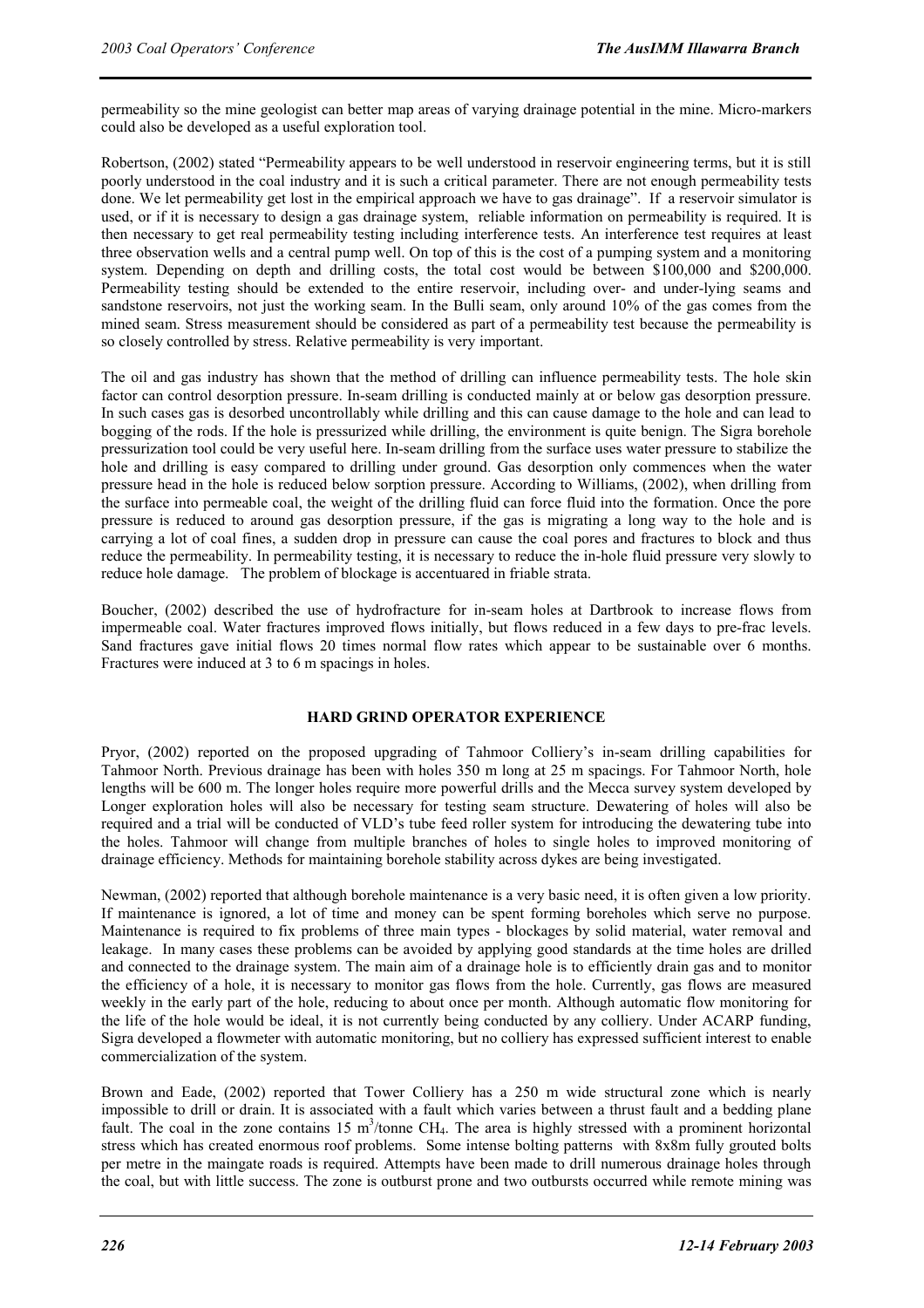conducted to cross it. The permeability of the coal is effectively zero in places. There is no gas flow from any holes which penetrate the zone.

#### **SURVEY AND EXPERIMENTAL DRILLING**

Verhoef, (2002) described recent advances in borehole surveying. These advances over the last 10 years occurred through close co-operation between collieries and AMT. Borehole surveying is approaching the ideal of a drilling guidance tool. There is still a need to incorporate some forms of "geophysical logging" into the drill guidance system so that geological changes in the coal seam can be detected and quantified during drilling. One of the major stumbling blocks in achieving this aim seems to be compliance. According to Verhoef, "The compliance issues severely impact on the technologies that can be applied. Aluminium cannot be used. Designs are restricted due to the total inductance and capacitance that can be used in combination with the battery voltages used. Current/Power restrictions i.e. resistors, zener diodes to prevent sparking. Enclosure strength because of flameproof requirement, add weight to designs and limits physical space available. It is very time consuming and difficult to obtain full compliance, in particular the State differences in paperwork, although both comply with Australian standards".

Thomson, (2001) stated that current in-seam drilling technology is "sort of" providing a solution to outburst problems, but it is part of the problem. In-seam drilling for drainage is expensive, interferes with mining, provides insufficient lead times for drainage, has water and power issues. There have been no real advances in outburst detection methods and it is unlikely that detection will ever replace reduction of gas content. He suggested that medium radius surface to in-seam drilling, cheaper (less accurate) underground drilling and an analytical approach to in-seam drilling results should be considered as alternatives. With in-seam drilling, Thomson highlighted the need to monitor the drilling parameters for detection of structures and the development of in-hole geophysical tools. Any tools that reside behind the bit are prone to loss, especially when drilling in underbalanced pressure conditions. The risk could be reduced by drilling using water pressure in excess of desorption pressure. He expressed the opinion that the industry should consider a combination of oilfield rotary drilling technology and pump-down survey tools to reduce the cost of equipment at risk. Verhoef, in response, reported that AMT have developed the Drill Guidance System (DGS) which can incorporate natural gamma and other geophysical tools which might be developed in the future. They have also developed an IS computer for underground use. The expense of tools must be weighed against the benefits of the tool. A pump down tool takes time to collect data. A down hole tool used during drilling allows holes to be drilled more quickly and therefore more holes can be drilled.

A CMTE ACARP project C9020, Longhole Waterjet Drilling for Gas Drainage is due for completion at the end of 2002. The project combines pure waterjet drilling technology with conventional directional drilling technology. The final field trial is due to be conducted at Moura. CMTE are also involved in developing drilling technologies for soft and low permeability coals (ACARP project C10016). The system under development utilizes a combination of high pressure waterjet drilling and a casing advance system. For stimulation of impermeable coal, slotting equipment has been prepared. CMTE have made numerous attempts to secure a mine site for trials, but with no success.

#### **SURFACE TO IN-SEAM DRILLING**

Bos, (2002) described trials in surface to in-seam drilling conducted by Anglo Coal who experimented with tight radius drilling at German Creek and medium radius drilling at Moranbah North. "MRD will provide good exploration data with 9 holes sufficient to cover and hopefully predrain a 4 km block. If drilling were conducted up to 3 longwall blocks in advance, there should be sufficient time for drainage, good exploration data can be collected and near pure gas con be collected for sale. TRD could be as good as MRD if directional control while drilling can be obtained". The value of surface to in-seam drilling could be greatly enhanced if geophysical logging of the in-seam section of the hole could be conducted.

Johnston, (2002) showed how surface to in-seam drilling complimented in-seam drilling to solve a longwall scheduling problem at Oaky North. Holes were drilled from the surface and turned in-seam to intersect vertical holes. The water lowering effect of these holes dramatically increased the flows in the in-seam holes drilled from underground resulting in no longwall delays.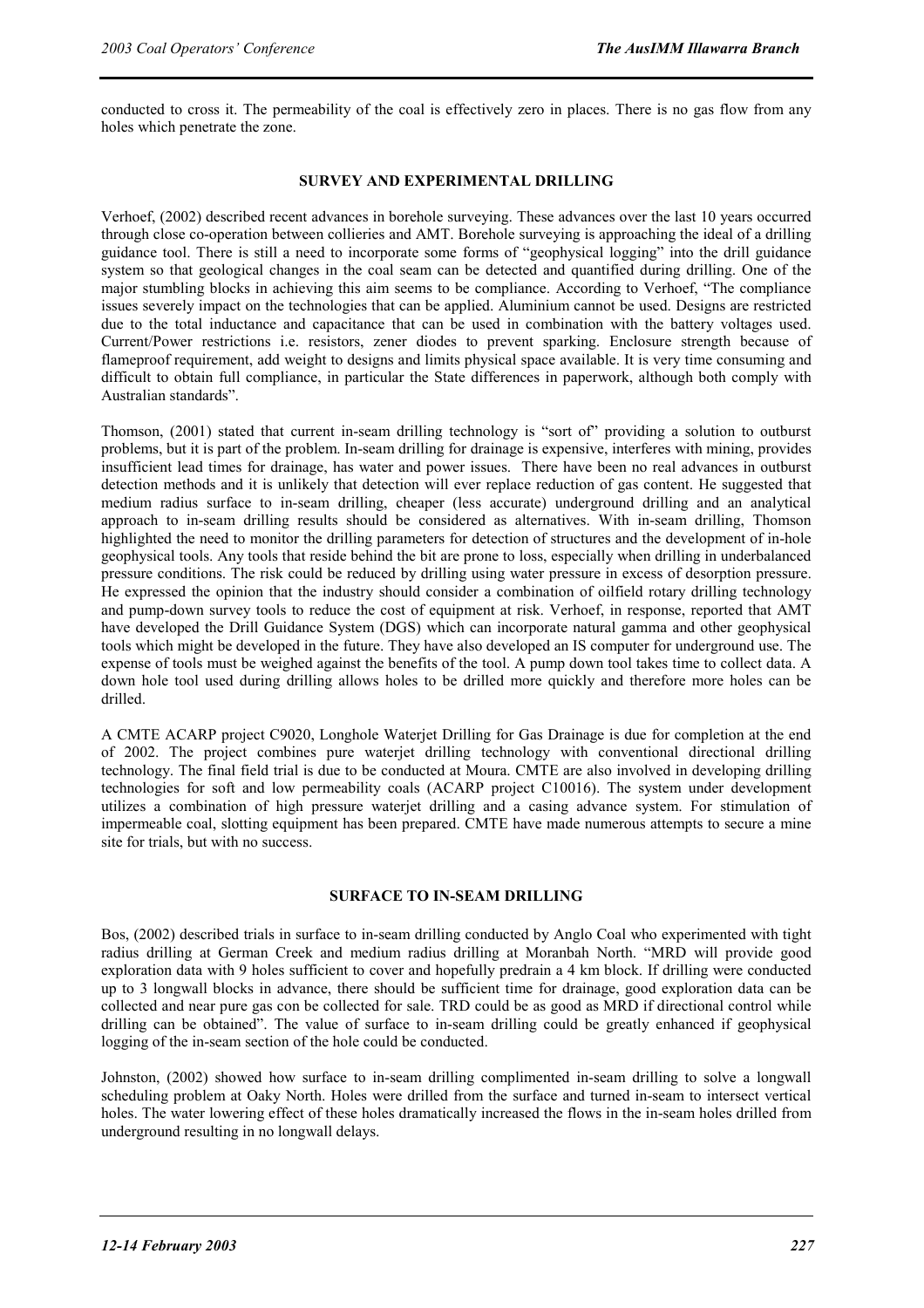#### **GAS RESEARCH**

Filipowski, (2002) described a novel and relatively inexpensive method of assessing face outburst proneness. "The gas composition of a coal sample changes with time. The proportion of each component relative to other components is transient. This is due to the different rates of desorption of the different component gases. Some gases desorb very quickly, eg the higher hydrocarbons and CO2. CH4 is slower and N2 is the slowest of the coal seam gases. Nitrogen remains in the coal for a long time… If you have a gas composition, you can assess the degree of coal degasification. This is a much more economical method of gas content assessment than desorption testing. It will not replace all content testing, but offers a quicker and less expensive method for infill testing in the mine". He found that that if N2 is greater than 20%, the gas content will be below the outburst threshold. He hypothesised that Nitrogen can be used as a faster assessment of outburst potential than gas content.

Harvey, (2002) defined a major problem of outburst research "the outburst problem appears to have been solved. Outburst risk in the Bulli seam is deemed to be successfully managed through adherence to the threshold values". It is difficult to examine outburst parameters if there are no outbursts. He emphasized that gas thresholds only relate to one aspect of outburst risk, gas content. Gas content thresholds, like any other standard, need to be analysed and reviewed on a regular basis and placed in the context of other contributing parameters. An understanding of the warning signs at the face is the fundamental final barrier. He commented "A number of us who are involved with outburst studies are concerned that the collective knowledge of the industry could be lost unless something is done to promote further research and document the knowledge. Without ongoing research and documentation, future generations of miners will have a steep learning curve." There is also a need to make miners aware that drainage is not a panacea and that other factors such as warning signs at the face should be reemphasised in training.

Eade, in a comment from the floor at the Coal 2002, pre symposium Gas Workshop, stated "Outbursts are seen to be under control, ie there is a fair factor of safety in gas content threshold values. In the factor of safety there is a cost component to productivity and safety… We need to continue research towards a fundamental understanding of outbursts. Until we have this understanding, it is difficult to go much further on a lot of the outburst parameters and put them into a threshold. The reason for outburst management success in the Bulli seam is the healthy safety factor with gas content." If the gas content can be reduced to a manageable level, outburst should not occur from structure free coal. The structures are the focus for potential outbursts in otherwise drained coal. Techniques to reliably detect structures should be advanced.

A survey of collieries carrying out in-seam drilling and many individuals employed in the industry was conducted by the author as part of ACARP Project C10012 to assess the needs for ACARP funding of research into outbursts and gas drainage. No results are available at the time of writing.

#### **CONCLUSIONS**

There has been some progress in recent times in in-seam drilling and gas management, but in some cases industry has delayed taking up new developments or providing sites for research and has frustrated data gathering trials.

A great leap seems to have been made in overcoming initial inertia regarding surface to in-seam drilling. This technology will allow the use of non-IS equipment and bigger equipment to handle the task. Many operators express a desire to get drilling out of the pit. Drilling from the surface removes many barriers. There will be a change in thinking required to fund drainage from the surface several years in advance of mining.

There was not much good news from the researchers over the last year. Several projects have been frustrated by lack of colliery support for field trials.

Although the industry co-operates well to overcome problems associated with gas management, Tower Colliery clearly showed that Mother Nature can turn around and bite from time to time. In some cases it is necessary to walk away from problems.